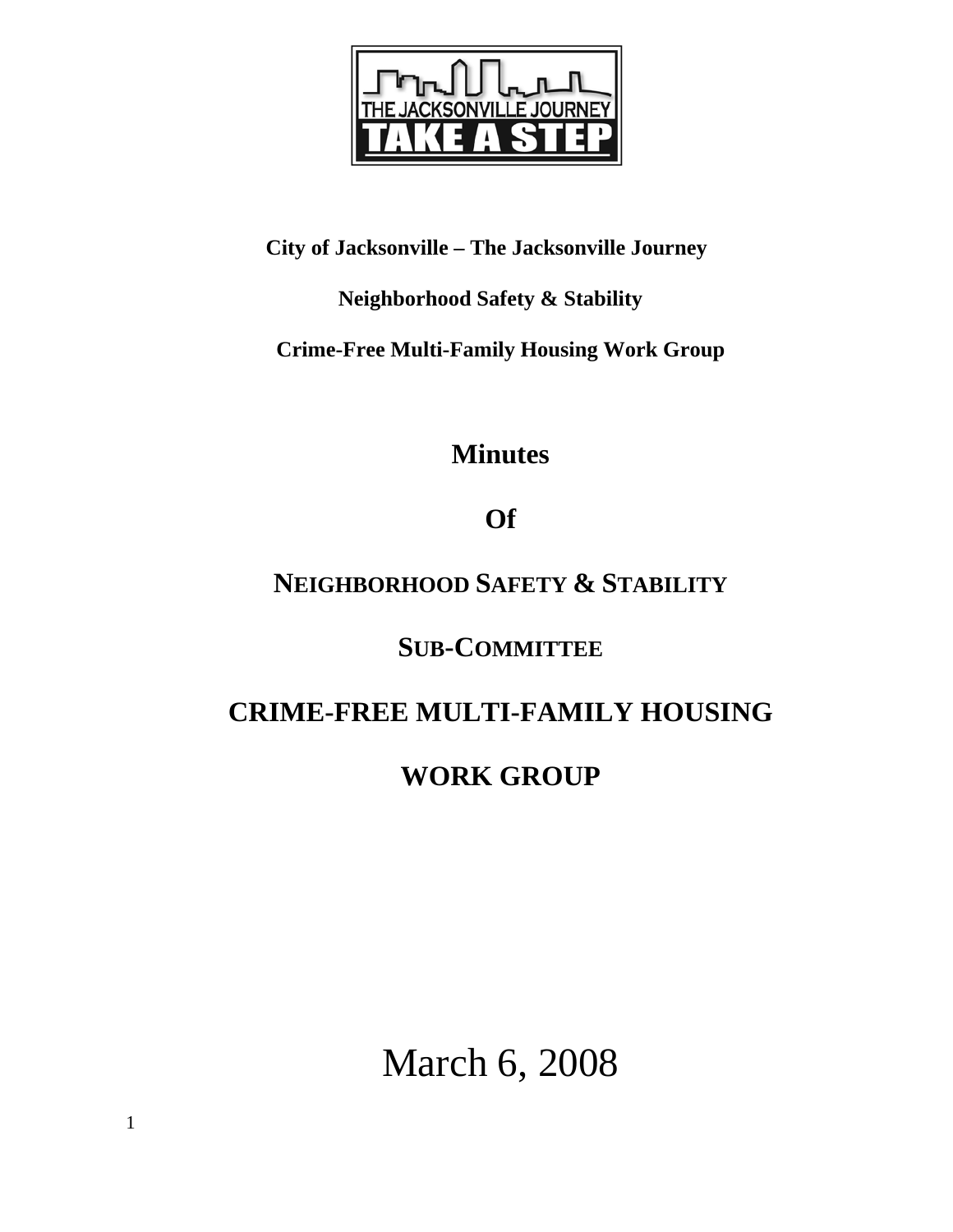## **The Jacksonville Journey – Neighborhood Safety & Stability**

## **Sub-Committee**

### **Crime-Free Multi-Family Housing Work Group**

**March 6, 2008** 

### **4:30 p.m.**

**PROCEEDINGS before the Jacksonville Journey – Neighborhood Safety & Stability Sub-Committee Crime-Free Multi-Family Housing Work Group taken Thursday, March 6, 2008, Edward Ball Building, 8th Floor – 214 N. Hogan Street, Jacksonville, Duval County, Florida commencing at approximately 4:30 p.m.** 

**Crime-Free Multi-Family Housing Workgroup** 

**Ronnie Ferguson, Chair Jack Barnette, Member Mark Bowen, Member Charlie Commander, Member G. Troy Cook, Member Joni Foster, Member Suzanne Jenkins, Member Vickey Murphy, Member**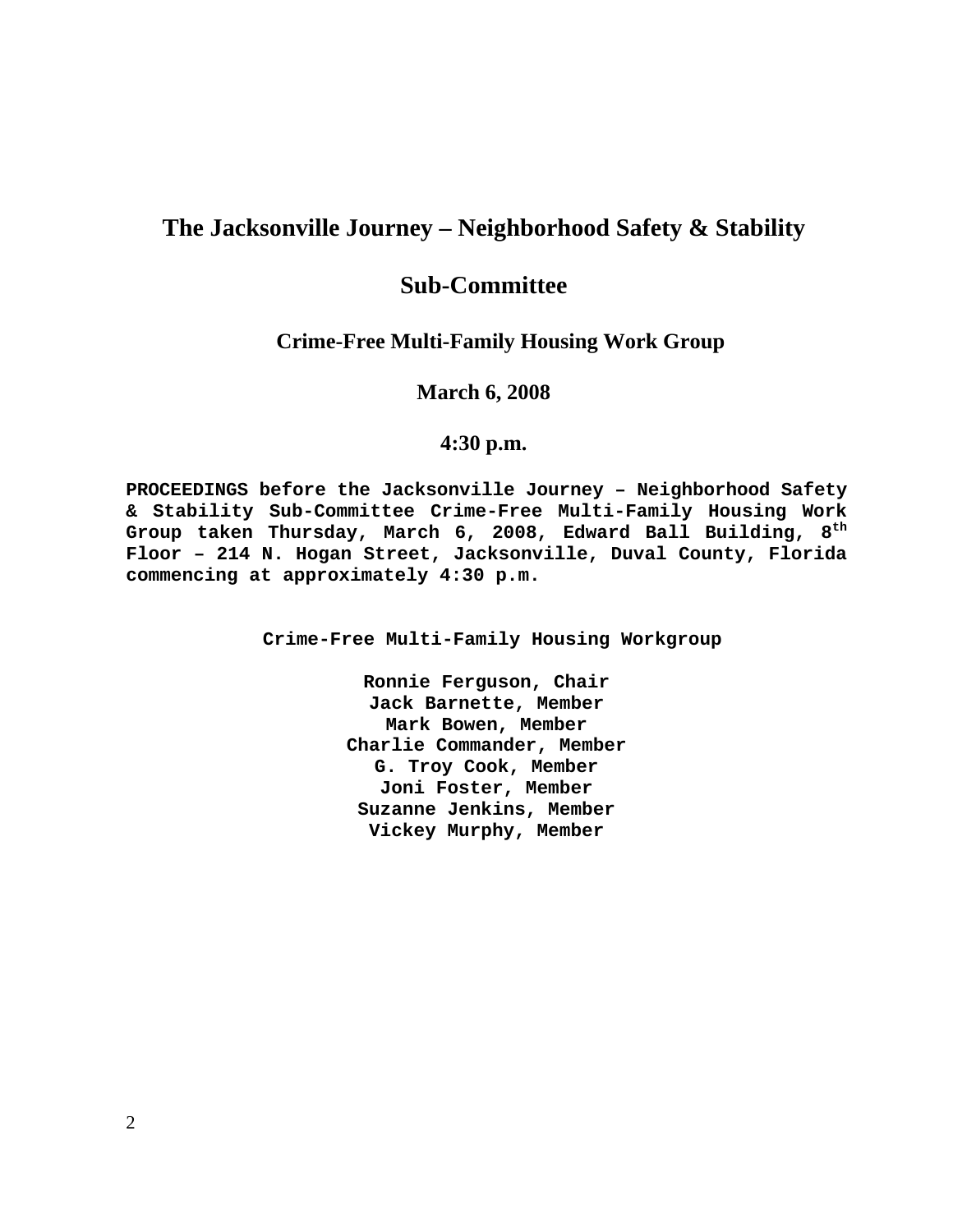### **APPEARANCES**

#### **COMMITTEE CHAIRS & MEMBERS:**

Ronnie Ferguson, Chair Jack Barnette, Member Mark Bowen, Member Charlie Commander, Member G. Troy Cook, Member Joni Foster, Member Suzanne Jenkins, Member Vickey Murphy, Member

#### **ABSENT MEMBERS:**

None

#### **STAFF:**

Jennifer Savage

### **OTHERS PRESENT:**

Tracey Arpen, OGC Darrell Griffin, HAND Matt White, JSO Matthew Stewart, HUD Ida Jackson Chris Snipes Marilyn Fenton Harmer Mary Beth Ridderman Stephanie Benson Shannon Nazworth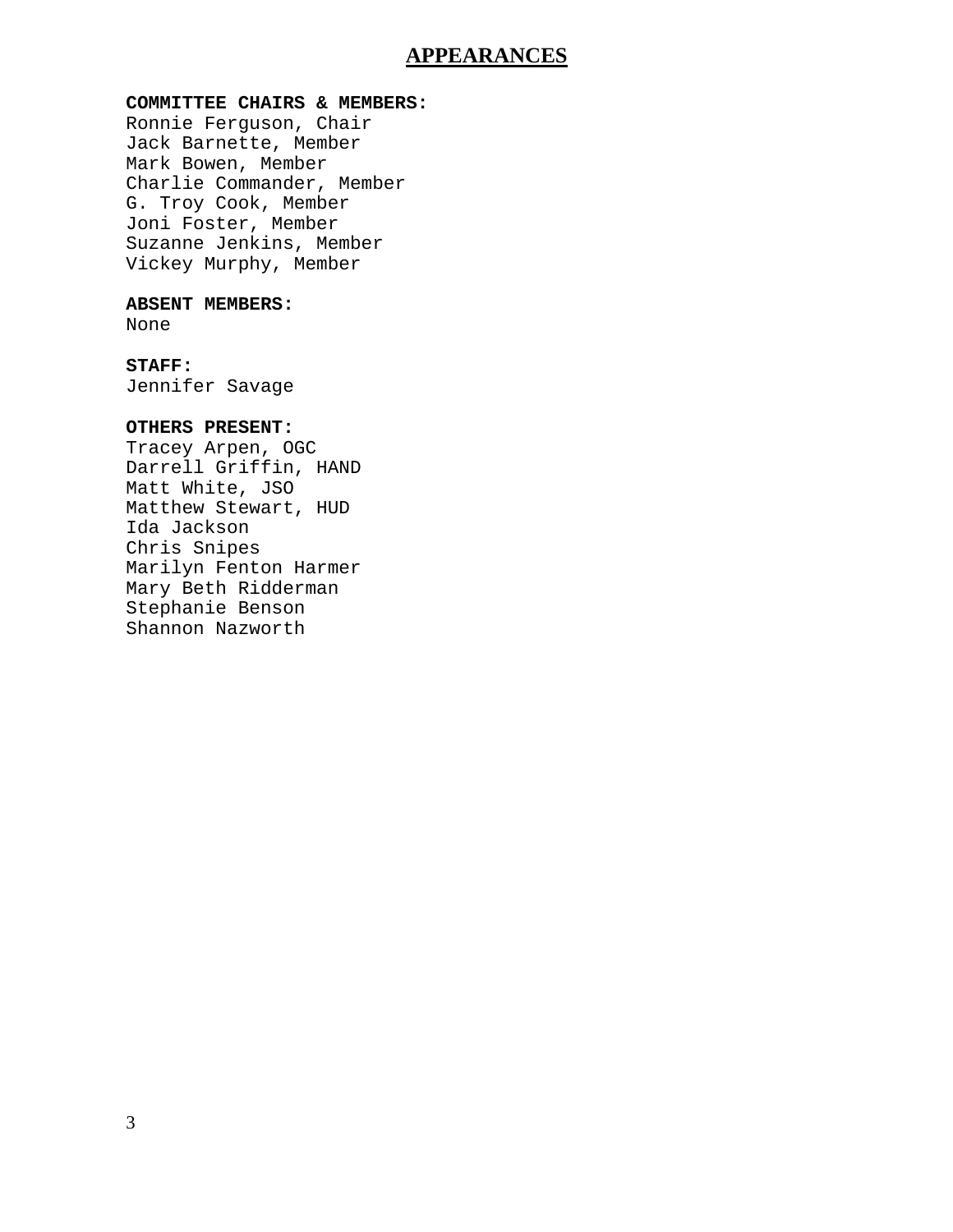#### **PROCEEDINGS**

March 6, 2008

Neighborhood Safety & Stability Sub Committee, Crime-Free Multi-Family Housing Work Group 1:30 p.m.

**Call to Order and Comments.** Chairman Ferguson called the meeting to order at approximately 4:30 p.m.

**Purpose of Meeting.** Discuss the Mayor's crime initiative – The Jacksonville Journey – Take a Step – Neighborhood Safety & Stability Sub-Committee, Crime-Free Multi-Family Housing Work Group.

 Chairman Ferguson called the meeting to order and welcomed the group. He motioned for the approval of the minutes from the February 28 meeting, which was seconded and they were approved unanimously. Chairman Ferguson then opened the floor for public comment. There were no speakers. Next, he asked Ida Jackson to discuss her recommendations for safety in apartment complexes, which are available online at coj.net. She also added that she felt it was important to include reaching out to young people when trying to reduce crime; and Chairman Ferguson said that is being addressed by the Positive Youth Development Subcommittee. Next Chairman Ferguson asked JSO's Matthew White to present on crime as it relates to multi-family housing in Jacksonville. His presentation is available on coj.net. Then the committee began discussing its policing recommendations, starting with work group member Mark Bowen providing an overview of JSO's Crime-Free Multi-

4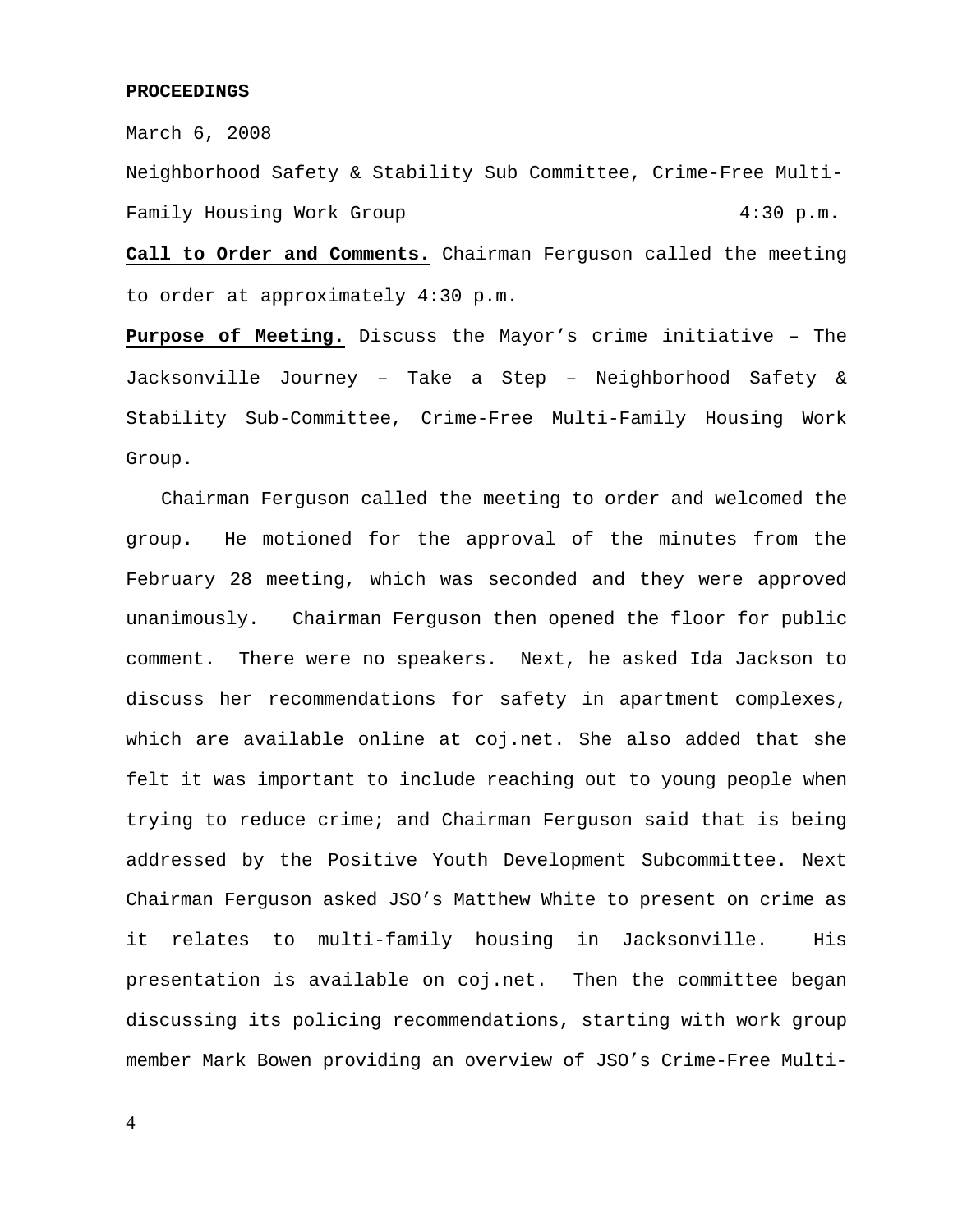Family Housing program (available on coj.net). The policing recommendations are:

1 - Call for frequent policing in high-crime developments; approved unanimously

2 – Ask officers to knock on doors and get to know as many residents as possible, with the knowledge and concurrence of property owners, managers; approved unanimously

3 - Encourage police personnel to attend resident organization meetings and discuss crime information; approved unanimously 4 - Support the JSO in the implementation of its Crime-Free Multi-Family Housing (CFMFH) program and encourage all apartment communities to participate in the effort.

5 Work group member Vickey Murphy said she had concerns regarding the CFMFH program because a lot of law-abiding citizens live in these communities and she feels the CFMFH program protects management and not tenants. Chairman Ferguson said it was this work group's intention to encourage the widespread adoption of the JSO's CFMFH program, and then layer additional recommendations on top of it that benefit both management and tenants. Ms. Murphy also feels that it may not be fair to evict a tenant because someone that came to visit them was arrested for criminal activity. Work group member Joni Foster also voiced concerns over this. Chairman Ferguson said it is possible for several layers of due process to protect citizens, including management taking into account extenuating circumstances, and the court system. Ms. Murphy asked for a copy of the lease addendum that tenants would sign when leasing in a CFMFH community. Mark Bowen said he would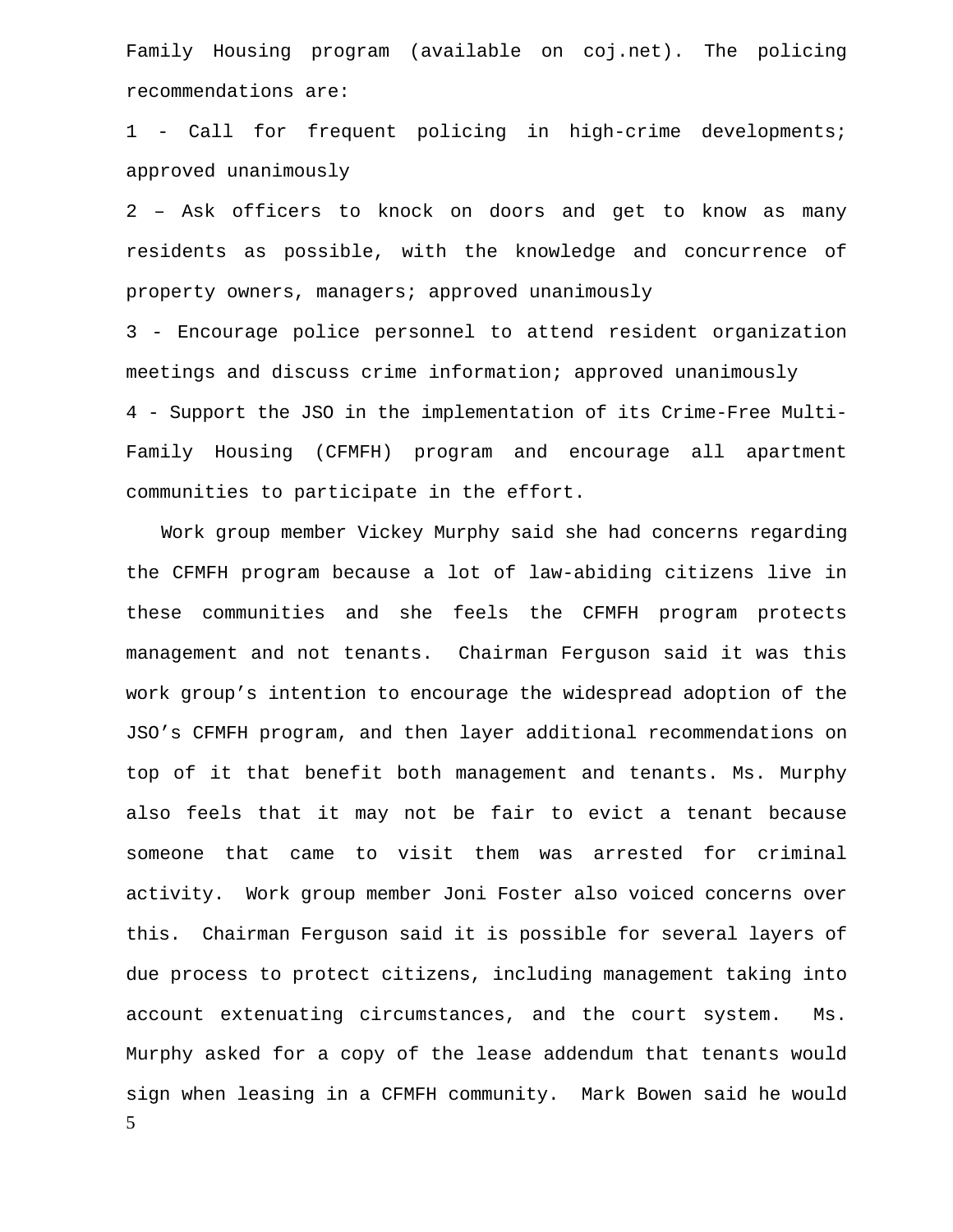get her a copy and Tracey Arpen said it is available online, too. A motion for vote on this recommendation was made and seconded. The only dissenter was Vickey Murphy who opposed because she feels the CFMFH program is not fair to all tenants.

 The work group then began discussing legislative action recommendations. The recommendations are:

1 - A review of the existing property safety code to ensure inclusion of CPTED & HUD housing quality standards within the existing inspection framework; approved unanimously

2 – Mandatory participation for apartments with high crime rates to participate in the CFMFH program; approved unanimously 3 – Adopt a tiered penalty system for complexes with excessive calls for JSO service that includes an option for diversion into CFMFH program in lieu of paying the fine; approved unanimously on the condition that staff and counsel will research legality and fee structure and limits and report back to the work group at the March 13 meeting.

 Chairman Ferguson asked Joni Foster to work with staff on preparing all of the work group's recommendations for submission to the Neighborhood Safety & Stability Subcommittee. At the March 13 meeting, the work group will review and finalize.

 Chairman Ferguson thanked the group members for their time and adjourned the meeting at 6 p.m.

#### **2. Action Items**

Policing recommendations:

6 1 - Call for frequent policing in high-crime developments; approved unanimously